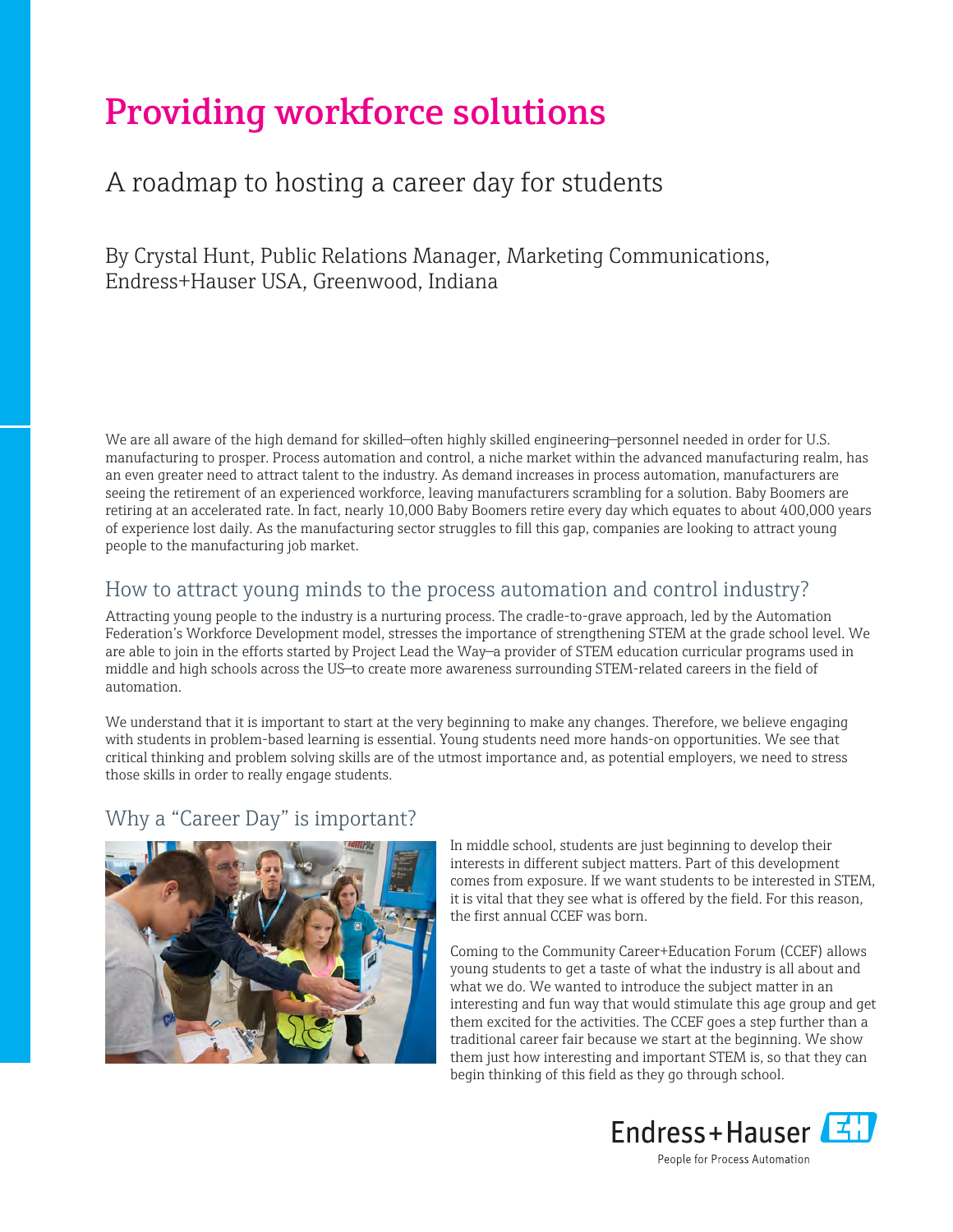## Why get involved with the community?

Endress+Hauser is lucky to be a part of a great community and we believe that it is important to give back to it. This was an opportunity to demonstrate how science, technology, engineering and mathematics (STEM) programs can prepare students for exciting careers in advanced manufacturing. Our mission was to change the perception of manufacturing and that is exactly what we accomplished with the forum.

Before we held our first CCEF, Brandyn Ferguson (Vice President of Human Resources) was very interested in community outreach. He spoke to our General Manager, Todd Lucey, who encouraged him to become further involved in community affairs for the company. We began by giving tours of our facility. We also attended job fairs at universities such as Rose-Hulman Institute of



Technology, Purdue University, and Texas A&M University. This gave some access for those interested, but we felt we still needed to go a step further.

We began brainstorming ideas with Central Nine Career Center, a local vocational school, on how to really reach those in the community as well as to begin a potential partnership. At the same time, Brandyn Ferguson was involved with a program called Aspire Johnson County, which aimed at attracting talent and businesses to the county. Brandyn pulled some people within our Marketing Communications department into the program to overlay a degree of professionalism. As this was all taking place in 2014, a new training facility was being built on the Endress+Hauser campus and Todd Lucey was passionate about showcasing the company, and the industry to the community and beyond.

The CCEF is equally important for Endress+Hauser because we were able to establish ourselves in the community in a positive light as we bring in young kids to experience what we have to offer. It is very important that our company has a presence, but also that we are able to give back to the Greenwood community. The CCEF introduces new, innovative ideas to young students and gets them interested in the subject matter.

## How much preparation will need to be done?

As far as planning goes, it is very important to lay everything out ahead of time. We began identifying the problem, the audience, and the take-away points in February of 2014. We had a working group that met every other week, for an hour or two from February until June, during which meetings we developed a plan and then worked to execute that plan.

When we first started in February, there were only eight to ten of us in the meetings. Just before the event, up to 20 people were working to prepare. We had 20 volunteers working the event itself. The first CCEF took place in late June of 2014.

We spent an estimated 250 hours planning for the CCEF. Some additional time was spent creating the model of the program since it had not been done before. Having the first forum under our belt will lessen the planning cycle. Moving forward, this year's CCEF will be held in October rather than in the summer because we found that it was very difficult for educators to round up students over their summer break. We would not recommend hosting a forum in the summer.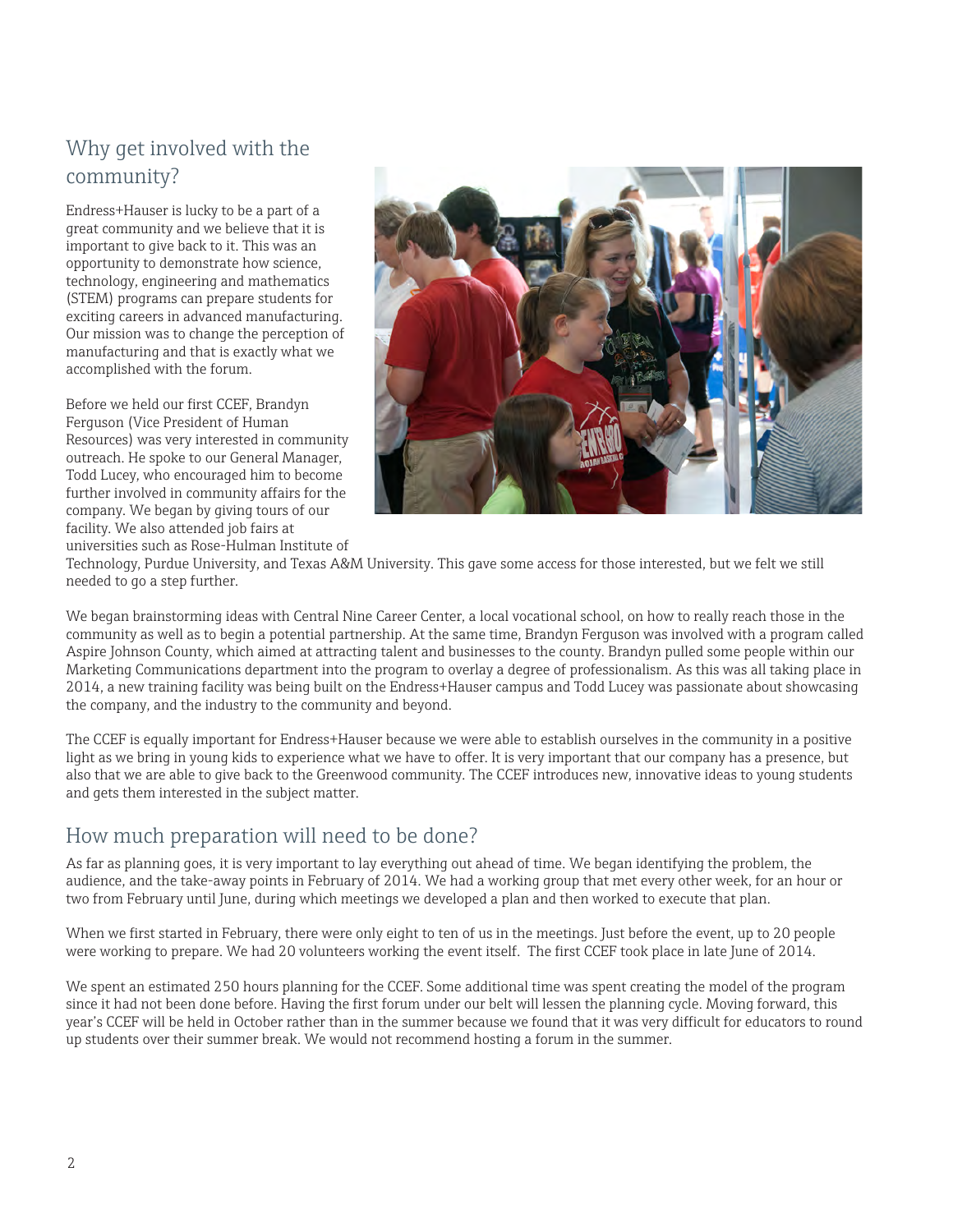#### Our partners

Central Nine Career Center, a local vocational school that receives funding from nine school districts, was one of our major partners. They helped with community outreach and with communicating to the schools around us. Central Nine also had a booth at the forum.

Some of our other exhibitors included American Industrial Corporation, Caterpillar®, Electro-Spec, Inc., FIRST®, FTC®, FLL®, Heartland Machine & Engineering, Major Tool & Machine, Inc., Nachi, NSK, Rockwell Automation, Stratus Technologies, and VisualEdge, Inc. Many of these businesses are fellow advanced manufacturing companies with a mission similar to ours at Endress+Hauser.

We also wanted to have higher education exhibitors show students some of their options. Purdue University—College of Technology, Rose-Hulman Institute of Technology, and Ivy Tech Community College came to exhibit their role in the engineering field.

A few local schools also brought their robotics teams to the forum to display their hard work to students, such as First® Team 234 Cyber Blue Robotics (Perry Meridian High School), First® Team 1741 CyberCards Robotics (Southport High School), First®1741 Red Alert Robotics (Center Grove High School), and First® Team 3180 Blaise of Glory (Indian Creek High School).

#### How did we get in touch with schools?

We worked closely with Central Nine Career Center who had the capabilities to easily connect us to the local middle schools. Central Nine helped make contact with the guidance counselors and educators as well as send out flyers to the schools. One of our biggest hurdles was connecting with the schools. After Central Nine made contact, their requests would get bounced from superintendents to principals to assistant principals to guidance counselors, and nothing would get done.

Ultimately, we had to turn to the phones and face-to-face visits to find the right contact at the middle schools. We set up conference calls with the principals, assistant principals, and guidance counselors to really get the ball rolling.

#### Why was scheduling an issue?

Although it was difficult to get awareness out regarding CCEF from the teachers to the students during the summer when school was not in session, we still had around 300 attendees from ten middle schools. This year, CCEF will be held in October and we are estimating 600 attendees. We've had more time to plan and to communicate with these schools. This year we are shifting our target audience to 7, 8 and 9th grade students.

## How much did it cost?

Endress+Hauser was the only source of funding for CCEF. We spent about \$15,000 on the event and most of that was just in materials. Additionally, we offered grants to the schools and invited the participating manufactures to also help fund this cause. The classroom grants totaled \$5,000; each of the ten schools received \$500.

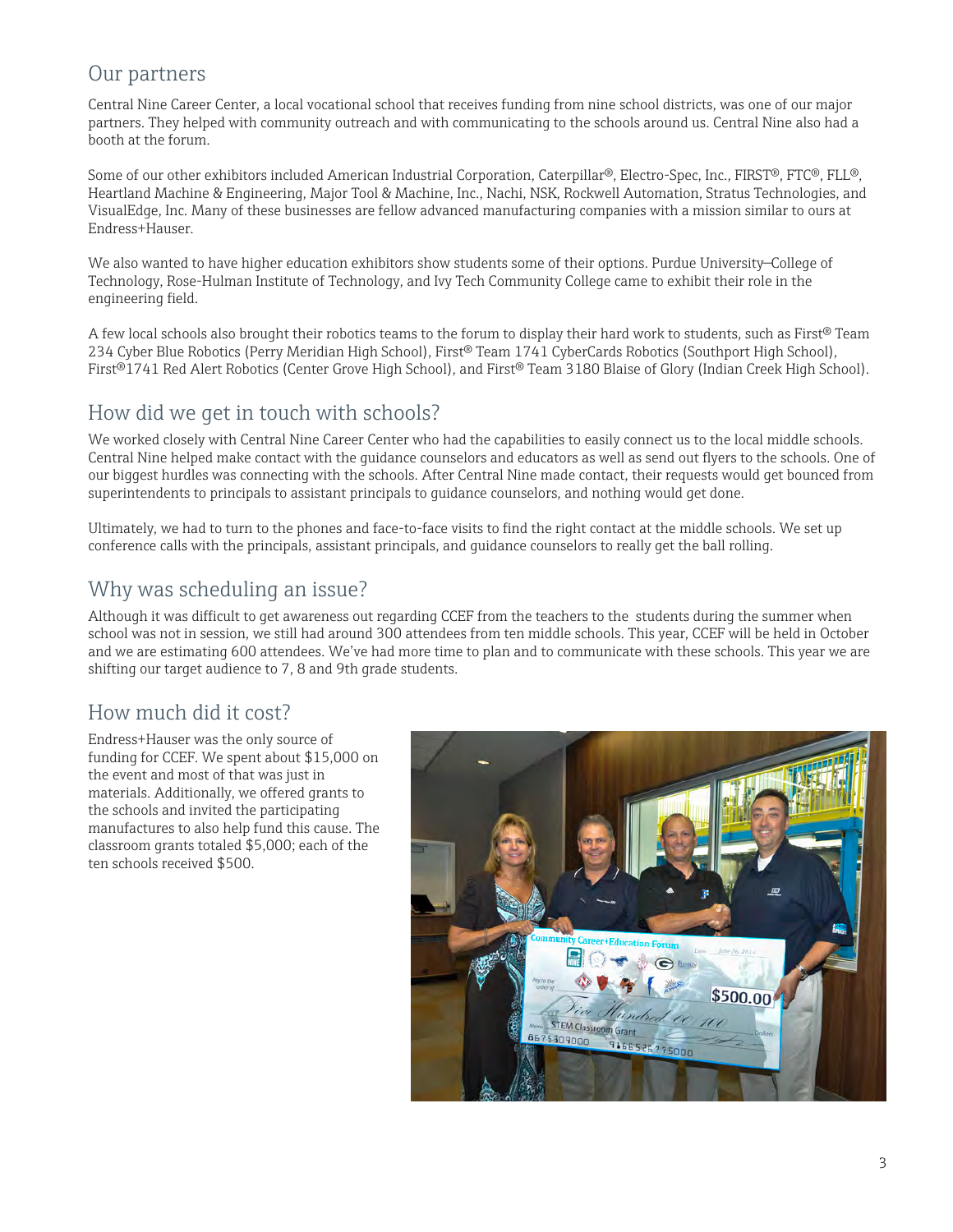## What did the students get to experience?

The PTU® (Process Training Unit) Challenge was one of the most popular events among students. They were able to interact with Endress+Hauser measurement instrumentation in a real-life process plant environment. Students were running from flowmeters to pressure sensors with grins as they read displays and learned the functions of each device.



Additionally, the students got to speak to ten area employers – the exhibiting advanced manufacturing companies - about career opportunities in manufacturing. The forum gave students a great opportunity to see firsthand that manufacturing isn't dirty factories and unhealthy work conditions anymore. We were able to show the students that the manufacturing industry is not only an enjoyable work environment, but also a career field that is incredibly rewarding.

As part of CCEF, Endress+Hauser worked to incorporate a theme that students could relate to and enjoy learning about – chocolate milk! Endress+Hauser took students on tours of the production centers where they learned firsthand how our measurement instruments helped in the chocolate milk production process. In 2015, our theme will be around ice cream

production. Students will tour our manufacturing facilities and learn how ice cream is made and how process instrumentation and control plays a key role in ensuring quality and safety in this process. They also got to see many info booths at the forum with different groups like robotics teams and other manufacturing companies.

Another big success during the forum was incorporating social media as a channel for kids to engage and participate in during the event. Trivia questions were asked on our social media channel and students were able to answer questions via Twitter. Prizes such as beats headphones, iTunes gift cards and other neat electronics were given to winners of the trivia. We also used a hashtag during the forum - #CCEF2014. Kids really grabbed on to this social media concept and shared in their experience at the forum – which was really cool!

Other fun things that helped make the event so unique were: having a fun emcee making announcements throughout the night; free pizza dinner for the kids so that parents wouldn't have to worry about dinner that evening; and many more little details.

We also had a formal presentation with a few short speeches in the middle of the event that proved to not be a favorable idea. Kids were so engaged in the forum so pulling everyone together to sit through speeches was less than ideal – but a good learning opportunity for us.

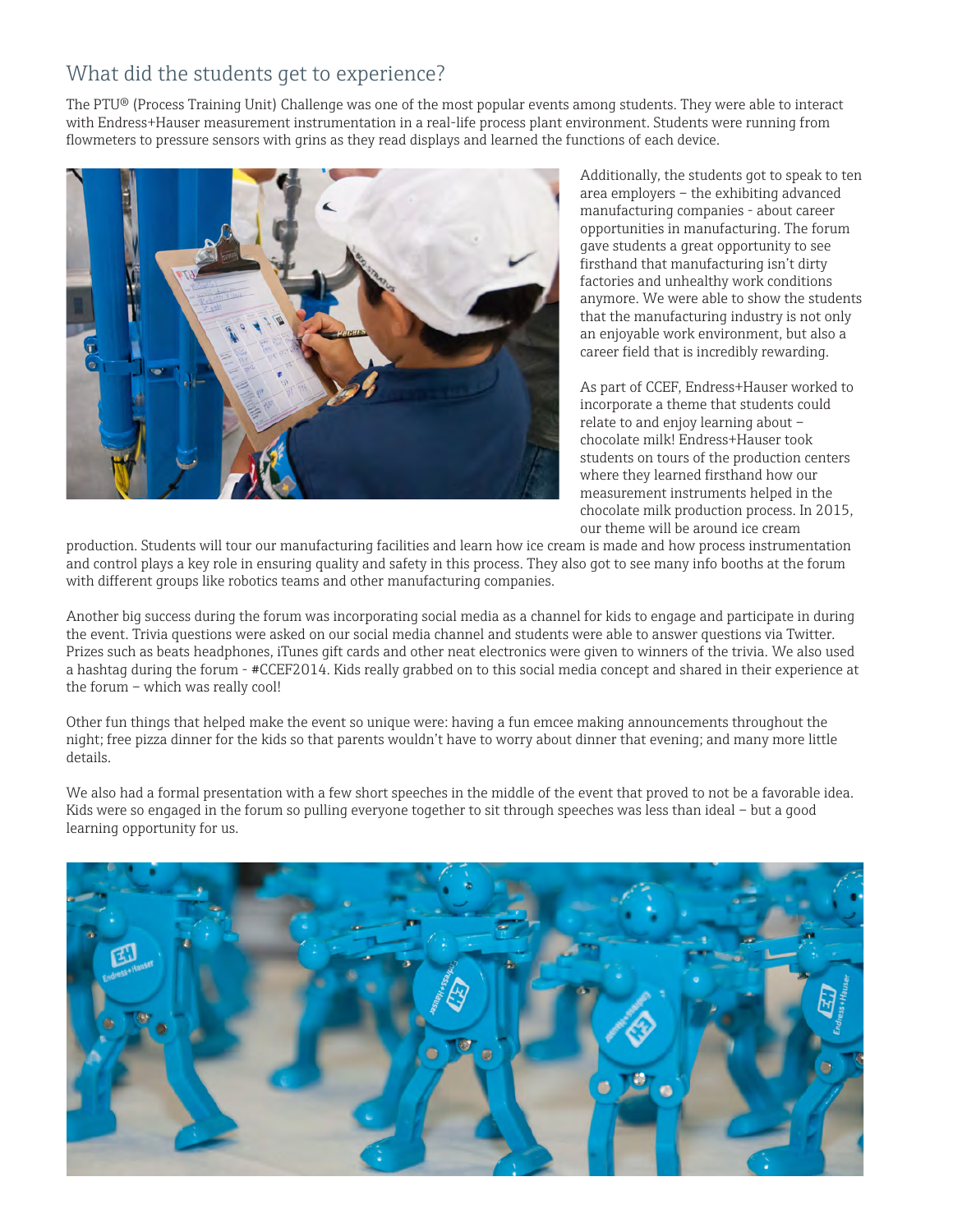# Useful tools

Endress+Hauser's Marketing Communications team put together several tools and collateral that helped out in the evening's flow of activities, such as a:

1. Marketplace map



#### 2. Program

The program outlined the following information:

- Letter to our guests
- Special thanks to all partners and participants
- Evening agenda
- Information about speakers
- Information about each booth participant (1 paragraph description as well as their company logo)
- About the PTU® (Process Training Unit) Challenge
- About the "Going places with STEM Passport"
- Map of the marketplace booths and activities
- Social Media details



1st Annual Community **Career+Education Forum** for students

Endress+Hauser Hosted by: In partnership with: Central Nine Career Center

"When kids look up to great scientists the way they do to great musicial<br>and actors, civilization will jump to the next level."<br>-Brian Greene (author and scien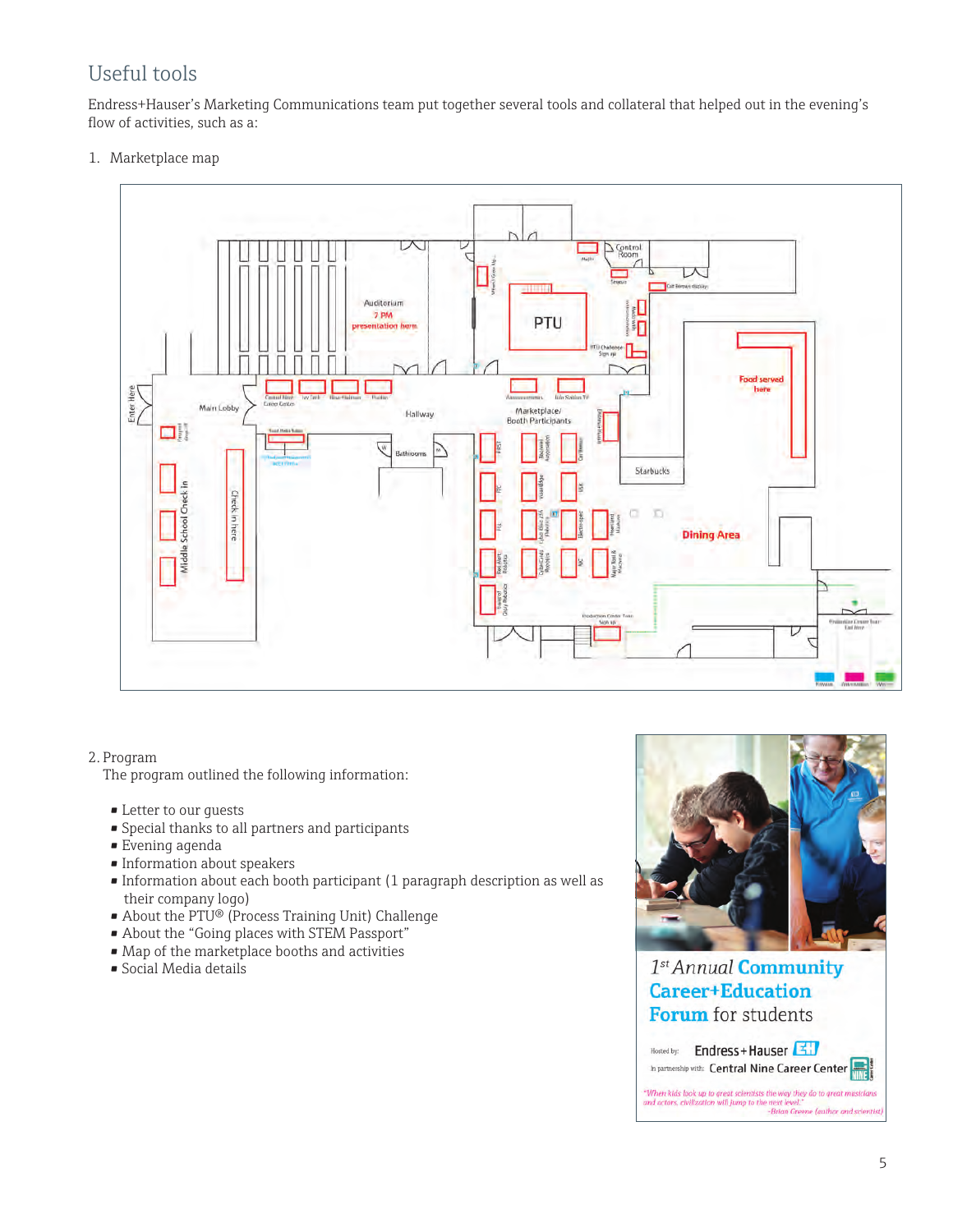#### 3. Passport

|                                                                                                                                                                                                                               | <b>Booth Participants</b>   | Place sticker next to booth name.            |
|-------------------------------------------------------------------------------------------------------------------------------------------------------------------------------------------------------------------------------|-----------------------------|----------------------------------------------|
| <b>PASSPORT</b>                                                                                                                                                                                                               |                             | <b>VIVATECH</b>                              |
|                                                                                                                                                                                                                               | <b>CATERPILLAR</b>          | <b>D</b> Major                               |
|                                                                                                                                                                                                                               |                             | <b>NACHi</b>                                 |
|                                                                                                                                                                                                                               | <b>CELECTROSSPEC</b>        | <b>NSK</b>                                   |
|                                                                                                                                                                                                                               | EN<br>Endress+Hauser        | <b>PURDUE</b>                                |
|                                                                                                                                                                                                                               |                             | <b>Rockwell</b><br>Automation                |
| <b>GOING PLACES</b>                                                                                                                                                                                                           | $\frac{\Delta \phi}{F R^2}$ | R                                            |
| with<br>S THE                                                                                                                                                                                                                 | 盈                           | <b>Stratus</b><br>Technologies humanismovens |
| Visit as many booths as you can, fill this passport with stickers (you'll                                                                                                                                                     |                             | <b>Figure</b>                                |
| receive at the booths) and fill in your contact information for a chance to<br>win cool prizes! Make sure you drop off your passport when you exit. You<br>will be contacted by phone or email if you are a winner!           |                             | ●「U<br>CHALLENGE                             |
| Name: Name: Name: Name: Name: Name: Name: Name: Name: Name: Name: Name: Name: Name: Name: Name: Name: Name: Name: Name: Name: Name: Name: Name: Name: Name: Name: Name: Name: Name: Name: Name: Name: Name: Name: Name: Name: |                             | @EndressHauserUS<br>#CCEF2014 Hub            |
|                                                                                                                                                                                                                               | MACHINESENGINEERING         | <b>Production Center Tours</b>               |
|                                                                                                                                                                                                                               |                             |                                              |
|                                                                                                                                                                                                                               | <b>Blaise</b><br>Clorn      | When I Grow Up                               |

#### In summary

CCEF was an opportunity for us at Endress+Hauser to educate and introduce new ideas surrounding the manufacturing field. We were able to inspire and interact with students who may have had no idea these types of opportunities were out there. Students left excited and enthusiastic about learning and we were excited about our future workforce!

To learn more about the Community Career+Education Forum, please visit the following links for more details: <http://www.us.endress.com/CCEF-2014> <http://www.us.endress.com/ccef-recap-2014>